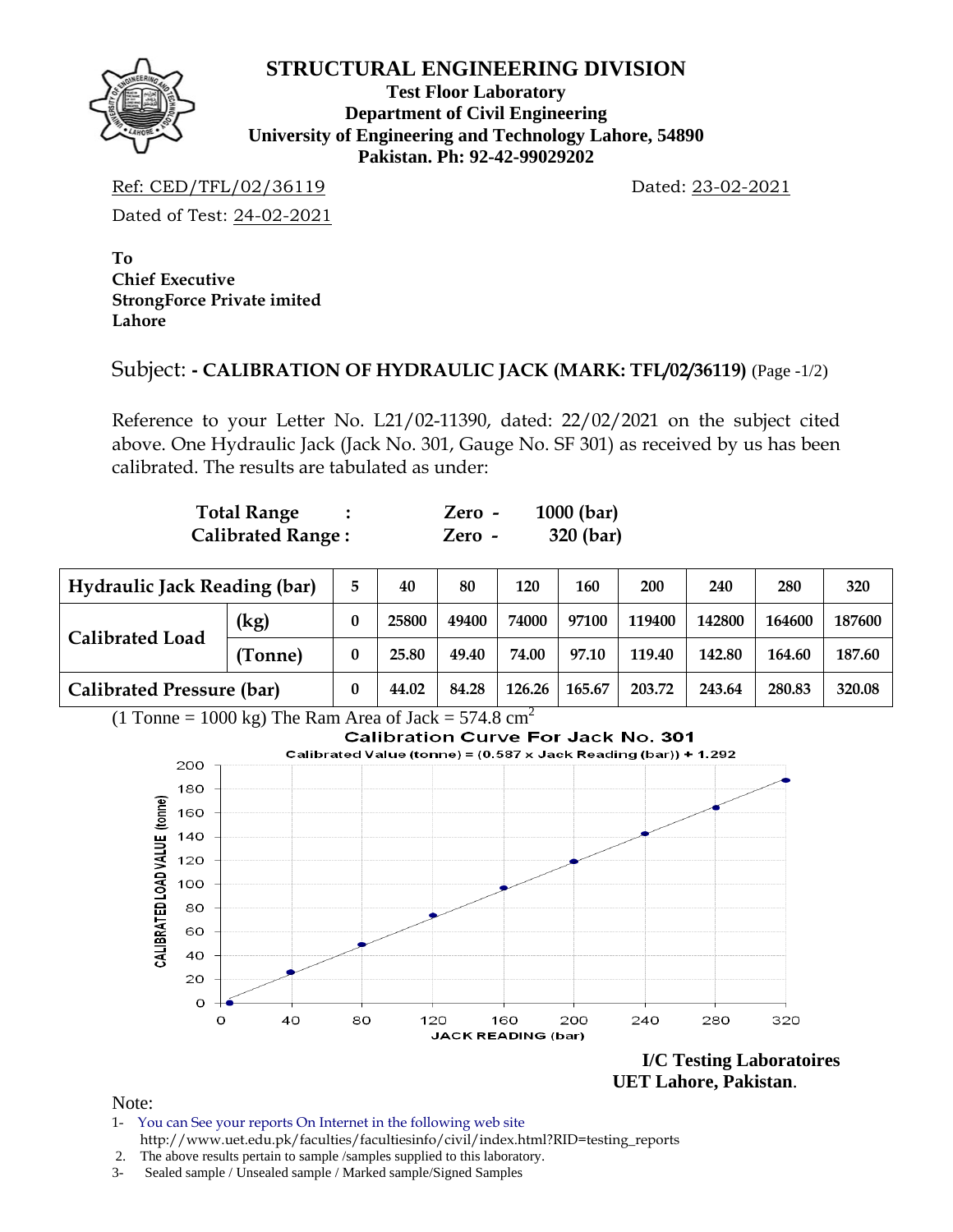

#### **STRUCTURAL ENGINEERING DIVISION**

**Test Floor Laboratory Department of Civil Engineering University of Engineering and Technology Lahore, 54890 Pakistan. Ph: 92-42-99029202** 

Ref: CED/TFL/02/36119 Dated: 23-02-2021

Dated of Test: 24-02-2021

**To Chief Executive StrongForce Private imited Lahore** 

## Subject: **- CALIBRATION OF HYDRAULIC JACK (MARK: TFL/02/36119)** (Page -2/2)

Reference to your Letter No. L21/02-11391, dated: 22/02/2021 on the subject cited above. One Hydraulic Jack (Jack No. 302, Gauge No. SF 302) as received by us has been calibrated. The results are tabulated as under:

| <b>Total Range</b>       | Zero - | $1000$ (bar) |
|--------------------------|--------|--------------|
| <b>Calibrated Range:</b> | Zero - | 320 (bar)    |

| <b>Hydraulic Jack Reading (bar)</b> |         |          | 40    | 80    | 120    | 160    | 200    | 240    | 280    | 320    |
|-------------------------------------|---------|----------|-------|-------|--------|--------|--------|--------|--------|--------|
| <b>Calibrated Load</b>              | (kg)    |          | 17200 | 41200 | 67200  | 89800  | 113400 | 138000 | 161600 | 187200 |
|                                     | (Tonne) | $\bf{0}$ | 17.20 | 41.20 | 67.20  | 89.80  | 113.40 | 138.00 | 161.60 | 187.20 |
| <b>Calibrated Pressure (bar)</b>    |         |          | 29.35 | 70.29 | 114.65 | 153.21 | 193.48 | 235.45 | 275.72 | 319.39 |

 $(1$  Tonne = 1000 kg) The Ram Area of Jack = 574.8 cm<sup>2</sup>



 **UET Lahore, Pakistan**.

Note:

- 1- You can See your reports On Internet in the following web site http://www.uet.edu.pk/faculties/facultiesinfo/civil/index.html?RID=testing\_reports
- 2. The above results pertain to sample /samples supplied to this laboratory.
- 3- Sealed sample / Unsealed sample / Marked sample/Signed Samples